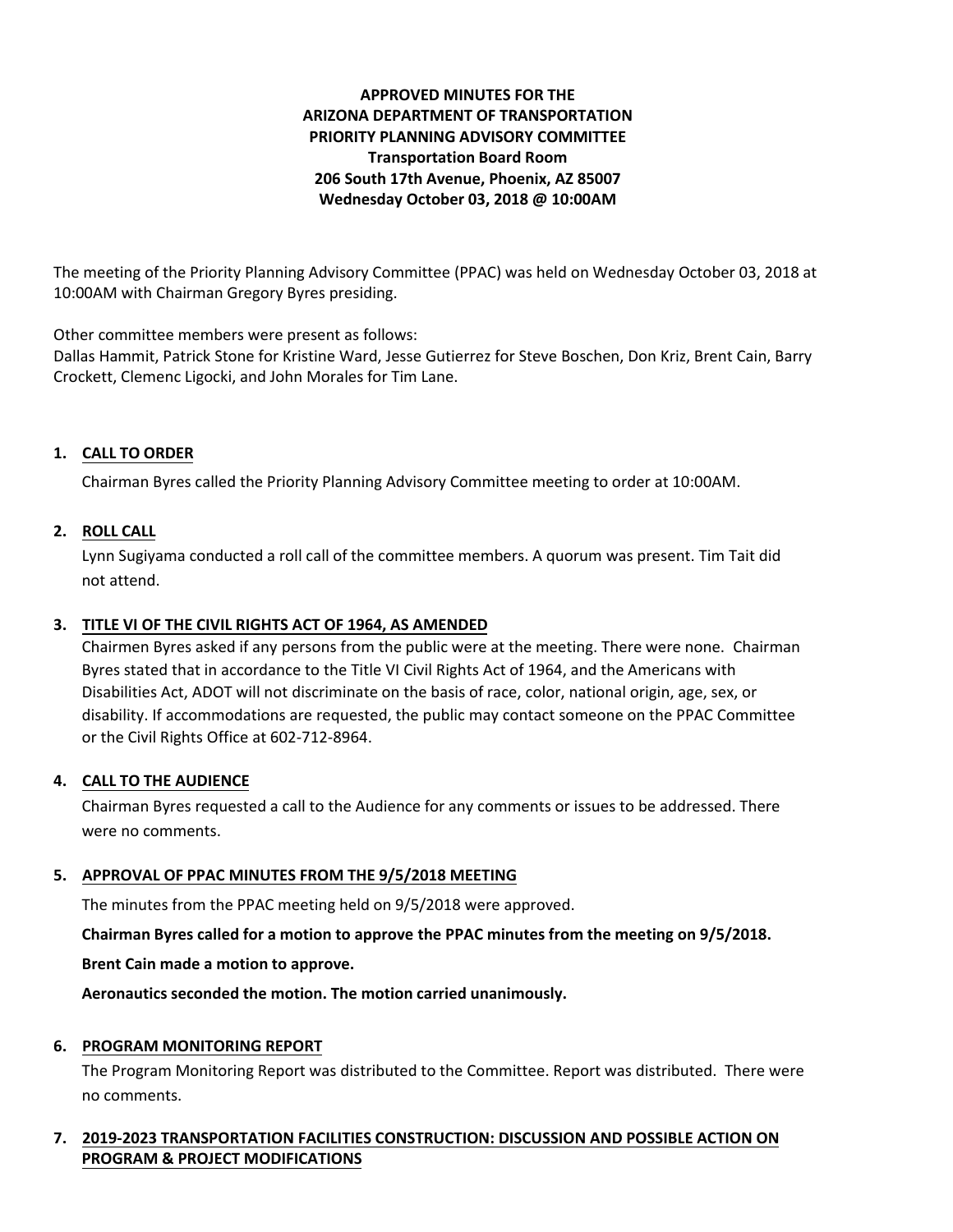| $7-1$ | Route & MP:                | US 60 @ MP 202.7            |
|-------|----------------------------|-----------------------------|
|       | <b>Project Name:</b>       | <b>KINGS RANCH ROAD</b>     |
|       | Type of Work:              | <b>EXTEND LEFT TURN BAY</b> |
|       | County:                    | Pinal                       |
|       | District:                  | Central                     |
|       | Schedule:                  | FY 2019                     |
|       | Project:                   | F007801C TIP#: 8356         |
|       | <b>Project Manager:</b>    | Michael Andazola            |
|       | <b>Program Amount:</b>     | \$140,000                   |
|       | <b>New Program Amount:</b> | \$300,000                   |
|       | <b>Requested Action:</b>   | Increase budget.            |

**Item 7-1 was presented by: Michael Andazola Chairman Byres called for a motion to approve item 7-1. Dallas Hammit made the motion to approve. Barry Crockett seconded the motion. Motion carried unanimously**

| 7-2 | Route & MP:                | 40 @ MP 83.0                          |
|-----|----------------------------|---------------------------------------|
|     | <b>Project Name:</b>       | WILLOW CREEK BRIDGE NO 3 EB STR #1594 |
|     | Type of Work:              | <b>BRIDGE REHABILITATION</b>          |
|     | County:                    | Mohave                                |
|     | District:                  | <b>Northwest</b>                      |
|     | Schedule:                  |                                       |
|     | Project:                   | F016001D TIP#: 100316                 |
|     | <b>Project Manager:</b>    | <b>Suzanne Deitering</b>              |
|     | <b>Program Amount:</b>     | \$750,000                             |
|     | <b>New Program Amount:</b> | \$0                                   |
|     | <b>Requested Action:</b>   | Delete Design Sub-phase.              |
|     |                            |                                       |

**Item 7-2 was presented by: Barry Crockett Chairmen called for a motion to approve item 7-2. Dallas Hammit made the motion to approve. Patrick Stone seconded the motion. Motion carried unanimously**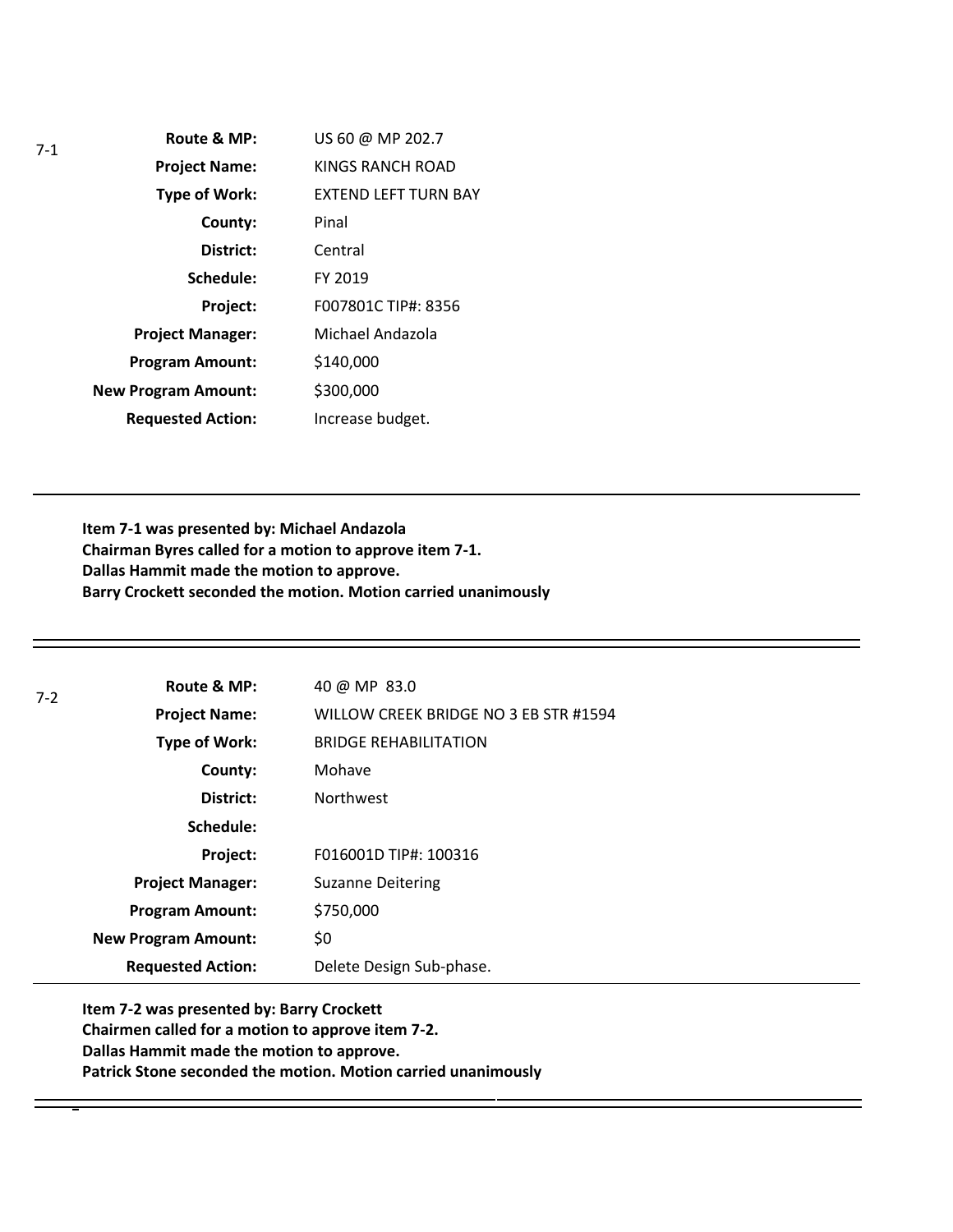| Route & MP:                | SR 40B @ MP 195.6            |
|----------------------------|------------------------------|
| <b>Project Name:</b>       | RIO DE FLAG BRIDGE, STR #295 |
| <b>Type of Work:</b>       | <b>BRIDGE REPLACEMENT</b>    |
| County:                    | Coconino                     |
| District:                  | Northcentral                 |
| Schedule:                  |                              |
| Project:                   | H890501D TIP#: 7863          |
| <b>Project Manager:</b>    | <b>Suzanne Deitering</b>     |
| <b>Program Amount:</b>     | \$600,000                    |
| <b>New Program Amount:</b> | \$976,000                    |
| <b>Requested Action:</b>   | Increase budget.             |

**Item 7-3 was presented by: Barry Crockett and Suzanne Deitering** 

**Chairman Byres called for a motion to approve Item 7-3.**

**Brent Cain made the motion to approve.** 

**Dallas Hammit seconded the motion. Motion carried unanimously** 

**Barry Crockett presented the project to the committee. Suzanne Deitering arrived later to answer questions.**